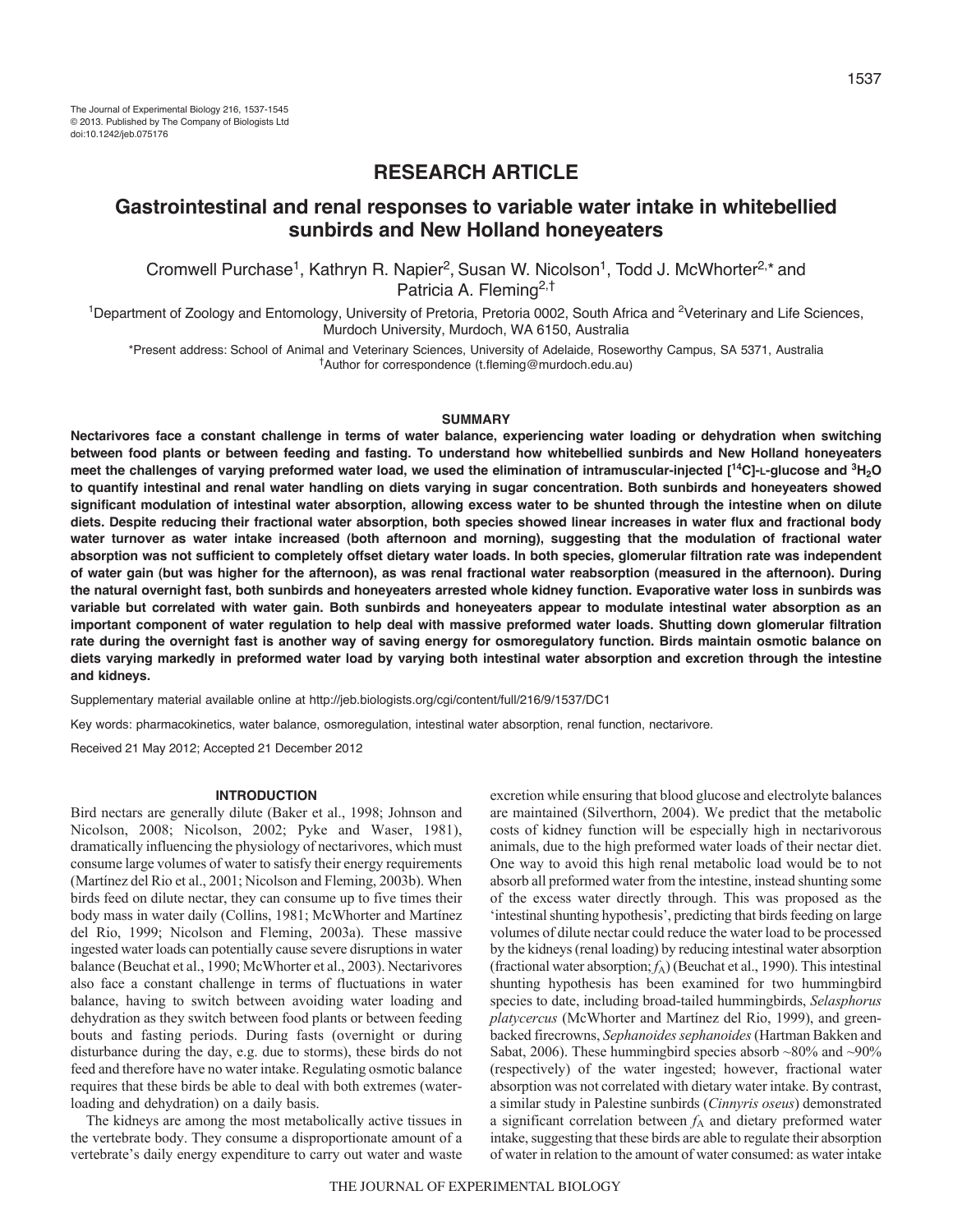increased, *f*<sup>A</sup> decreased (McWhorter et al., 2003). These data suggest that there are interesting differences in the handling of water loads between these nectarivore lineages.

A second way to reduce renal metabolic costs of electrolyte and glucose retrieval may be to reduce glomerular filtration rate (GFR). Although this has not been found for feeding nectarivorous birds, reduction in renal water reabsorption  $(f_R)$  in response to increased water excretion has been recorded (McWhorter et al., 2004). Another way to avoid high renal metabolic load would be to shut down the kidneys because renal processing is not required when the birds are not feeding (i.e. overnight). Both hummingbird species examined to date apparently arrest kidney GFR overnight (Hartman Bakken et al., 2004; Hartman Bakken and Sabat, 2006). A similar finding has been recorded for a nectar-feeding bat (Pallas's longtongued bats, *Glossophaga soricina*) during the daytime rest period (Hartman Bakken et al., 2008).

Evaporative water loss (EWL) is a third possible route that could be used to eliminate large volumes of preformed water. In birds, modulation of EWL either through the skin or respiratory surfaces (through panting) has been noted in response to heat stress (Dawson, 1982; Dawson and Whittow, 2000; Skadhauge, 1981; reviewed by Williams et al., 2012) and in relation to hydration state (Arad et al., 1987; Maloney and Dawson, 1998; Williams, 1996). However, there are few accounts linking modulation of EWL with water loading (Hartman Bakken and Sabat, 2006). Birds that consume nectar should be capable of higher rates of EWL than those consuming predominantly solid foods. Furthermore, nectarivores consuming dilute nectar should have higher EWL rates than those drinking more concentrated nectars.

In this study, we examined water handling in two nectarivore species: whitebellied sunbirds [*Cinnyris talatala* (Smith 1836)] and New Holland honeyeaters [*Phylidonyris novaehollandiae* (Latham 1790)]. Based on previous work showing that Palestine sunbirds could modulate their fractional water absorption, we predicted that these two passerines would similarly be able to modulate intestinal water absorption in repose to increased preformed water load. We predicted that these nectarivores would also vary renal function in response to diet concentration: GFR would increase and renal water reabsorption would decrease with increasing water load, but when these birds were not feeding overnight, we predicted that GFR would slow or stop to reduce renal metabolic expenditure. Finally, we predicted that these birds would modulate evaporative water loss in response to increasing water load.

# **MATERIALS AND METHODS Animals and maintenance**

Eight whitebellied sunbirds were captured in Jan Cilliers Park, Pretoria, and eight New Holland honeyeaters were captured on the Murdoch University campus, Perth, using mist-nets. The birds were housed in individual cages (27×31×21 cm) in controlled environment rooms maintained at 21±1°C with an 11h photoperiod from 07:00 to 18:00h. During captivity, sunbirds were fed a maintenance diet consisting of 20% w/w sucrose and 2% Ensure®, a nutritional supplement (Abbott Laboratories, Johannesburg, South Africa); honeyeaters were fed 20% w/w sucrose with 15% Wombaroo® powder (Wombaroo Food Products, Adelaide, Australia). Birds received the maintenance diet in inverted, stoppered syringes. Bird body mass  $(M_b)$  at the start of the experiments was  $8.07\pm0.45$  g for sunbirds,  $22.6 \pm 1.65$  g for honeyeaters.

During experiments the birds were housed in individual experimental cages (42×54×50cm) made of Perspex with a oneway mirror in the front. Birds were fed from inverted syringes fixed to the inside of the back wall of the cage.

The routine animal care procedures and experimental protocols used in this study were reviewed and approved by the University of Pretoria (Animal Use and Care Committee EC013-07) and Murdoch University (Animal Ethics Committee R1137/05). Licenses permitting the possession and use of radiolabelled substances were obtained from the Nuclear Energy Corporation of South Africa (reference number 7710245246084) and from the Radiological Council of Western Australia (license number LS 345/2006). The Gauteng Directorate of Nature Conservation granted permits to capture and house the sunbirds, and the Australian Department of Environment and Conservation approved our use of honeyeaters.

### **Experimental method**

We varied food intake rate by feeding birds three diet sugar concentrations (0.25, 0.5 and 1 mol  $l^{-1}$  sucrose solutions) in separate feeding experiments. The order of trials and order of treatment given were both randomly assigned.

Before each trial, birds had fed *ad libitum* from a syringe containing their allocated experimental diet for 15h. We injected each bird (intramuscular, i.m.) with a combined dose of  ${}^{14}C$ -L-glucose and tritiated water  $(^{3}H_{2}O)$ . At 16:00 h, sunbirds were weighed and then injected in the pectoralis muscle with  $\sim$ 15 μl of solution containing 140 KBq<sup>14</sup>C-L-glucose and 150 KBq of <sup>3</sup>H<sub>2</sub>O, while honeyeaters were injected with  $\sim$ 50 µl containing 330 KBq of <sup>14</sup>C-L-glucose and 360KBq of 3 H2O. The mass of solution administered by i.m. injection was measured by weighing the syringe before and after administration. Aliquots of the i.m. solutions were saved for radioactivity analysis; samples were transferred to a vial of known mass  $(\pm 0.00001 \text{ g})$ , which was then re-weighed to calculate sample mass.

We examined the elimination of these radiolabelled markers in excreta. Cloacal fluid (CF) samples were collected for 2h commencing immediately from the time of i.m. administration (16:00 to 18:00h; afternoon samples; PM) and then again the following day (07:00 to 09:00h; morning samples; AM). CF samples were collected from wax paper rolled through the cage floor (to minimise disturbance) by pipette immediately after the bird excreted, with the exact time noted. Samples were transferred to a vial of known mass, which was then re-weighed to calculate sample mass.

A single ~15μl blood sample was collected by micro-haematocrit capillary tube from the brachial vein 2h after i.m. administration. Microcapillary tubes were sealed with clay tube sealing compound (Vitrex Medical, Herlev, Denmark) and centrifuged for 2–3min at ~9000*g* to separate plasma from blood cells. At the same time as blood sampling, a small sample of ureteral urine was collected by catheter. The plasma and ureteral urine were each transferred to a vial of known mass, which was then re-weighed to calculate sample mass.

Injection aliquot, CF, plasma and ureteral urine samples were each mixed with 3ml of scintillation fluid (sunbirds: Ultima Gold XR, Packard Bioscience, Groningen, The Netherlands; honeyeaters: Ecolite+, MP Biomedicals Australasia, Seven Hills, New South Wales, Australia) and then counted in a scintillation spectrometer (sunbirds: Packard Tri-Carb Liquid Scintillation Spectrometer; honeyeaters: Beckman LS6500 Liquid Scintillation Counter, Beckman Coulter, Fullerton, CA) for disintegrations per minute (d.p.m.) for  ${}^{3}$ H and  ${}^{14}$ C.

#### **Pharmacokinetic calculations**

We used the model developed by McWhorter and Martínez del Rio (McWhorter and Martínez del Rio, 1999) to measure water-handling processes in the intestine and kidney. Total body water (TBW; ml;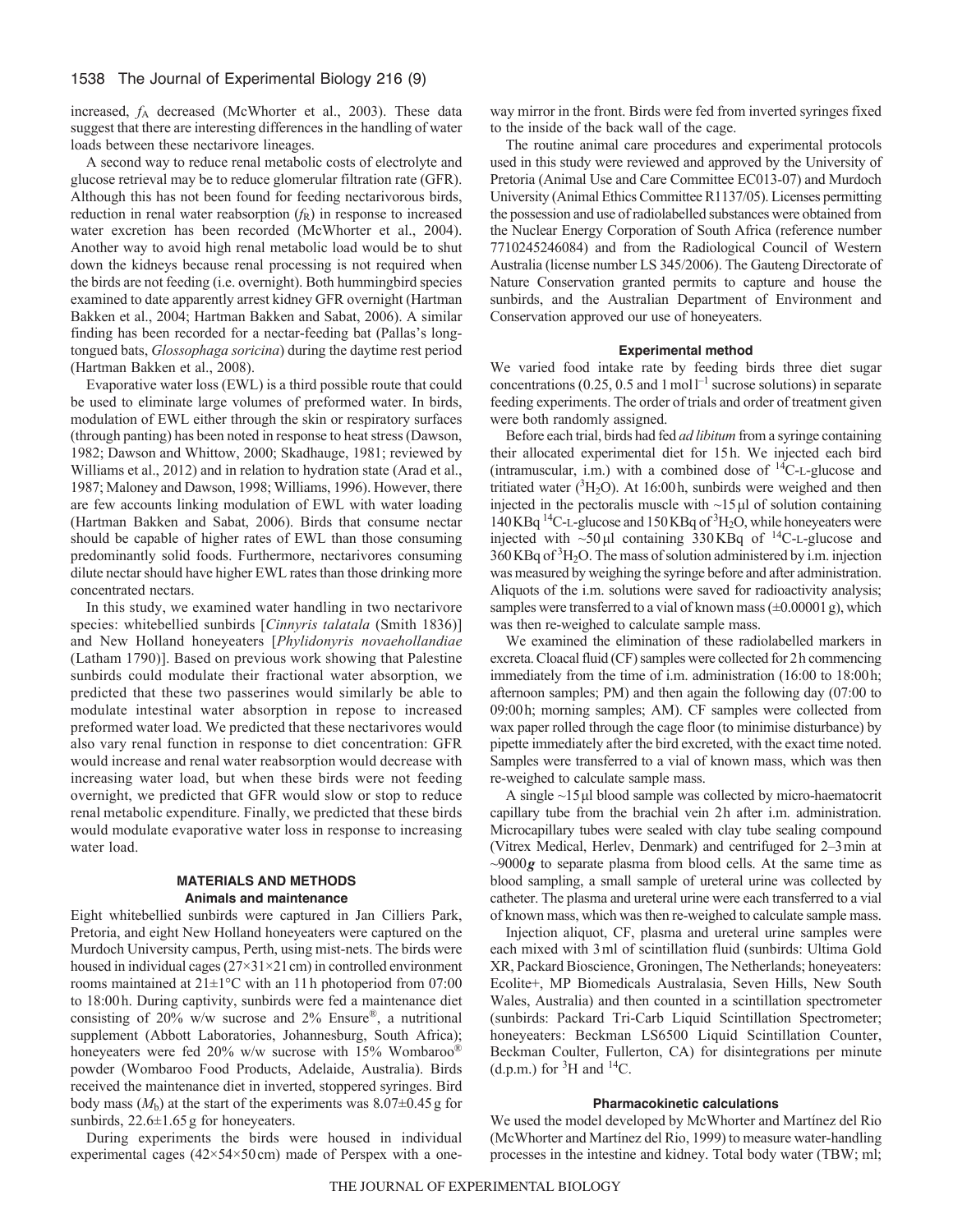which can also be expressed as water distribution space,  $S<sup>3</sup>H$ ) was estimated using the dose-corrected zero-time intercept concentration of <sup>3</sup>H<sub>2</sub>O in body water ( $C_{t=0}^{3}$ <sub>H</sub>; d.p.m.ml<sup>-1</sup>) as:

$$
S^{3} H = TBW = Q^{3} H / \left( \frac{P^{3} H}{e^{(K^{3} H \cdot t)}} \right),
$$
 (1)

where  $Q_{\rm H}^3$  is the quantity of <sup>3</sup>H<sub>2</sub>O injected (d.p.m.);  $P_{\rm H}^3$  is the plasma  ${}^{3}$ H concentration (d.p.m.mg<sup>-1</sup>) in the blood sample taken  $\sim$ 2h after injection; *t* is the actual time of collection (h); and the elimination rate constant,  $K_{\rm H}^3$ , is the hourly fractional water turnover measured as <sup>3</sup>H isotope fractional elimination  $(h^{-1})$  in the CF, estimated from the slope of the relationship between  $ln[CF<sup>3</sup><sub>H</sub>]$  and time (h), and is mathematically equivalent to the hourly fractional turnover of body water  $(f_T)$  (Hartman Bakken and Sabat, 2006).

#### **Water flux**

Water flux  $(\dot{W}$ ; mlh<sup>-1</sup>) is a measure of the rate at which ingested water is incorporated into TBW. This was calculated from water elimination data and is thus, strictly speaking, water elimination. However, assuming neutral water balance (assumption correct for afternoon data but not for morning data; see Results), the rate of water elimination should equal water incorporation; thus *W* was calculated as:

$$
\dot{W} = K^3_{\rm H} \cdot \text{TBW} \,. \tag{2}
$$

Diet consumption was measured gravimetrically  $(\pm 0.001 \text{ g})$ ; measured at the commencement and end of each experimental phase) and after correcting for leakage (cups of paraffin were placed under each feeder to collect any spilt food, which was taken into account in the calculations), these values were used to estimate sucrose  $(\dot{S}_{\rm I};$ gh<sup>-1</sup>) and water ( $\dot{V}_1$ ; gh<sup>-1</sup>) intake rates. Intake rates were calculated as a function of the actual time spent feeding, as we noted that many individuals would not return to feeding immediately.

As sucrose assimilation efficiency in nectarivores is high and independent of  $\dot{S}_{I}$ , we assumed that the fractional assimilation of ingested sucrose is >0.99; this value has been confirmed in sunbirds (Jackson et al., 1998; Köhler et al., 2010; McWhorter et al., 2003). We also assumed that active birds were relying solely on carbohydrates to fuel metabolism [as has been demonstrated for active hummingbirds, which have a respiratory quotient of 1 (Powers, 1992; Suarez et al., 1990; Welch et al., 2006)]; at night the birds would switch to lipid metabolism. One gram of sucrose was assumed to liberate 0.57g of water (Schmidt-Nielsen, 1997). Using these assumptions, metabolic water production rate  $(V_M;$ mlh<sup>-1</sup>) during steady-state feeding was estimated as:

$$
\dot{V}_{\rm M} = \dot{S}_{\rm I} \cdot 0.99 \cdot 0.57 \,. \tag{3}
$$

Total water gain  $(mlh^{-1})$  was therefore estimated as:

$$
TWG = \dot{V}_{M} + \dot{V}_{I} . \tag{4}
$$

#### **Intestinal function: fractional water absorption**

Fractional water absorption in the gut  $(f_A)$  was therefore estimated as:

$$
f_{\rm A} = \frac{\dot{W} - \dot{V}_{\rm M}}{\dot{V}_{\rm I}} \tag{5}
$$

## **Kidney function: glomerular filtration rate and renal fractional water reabsorption**

To estimate GFR  $(mlh^{-1})$  during feeding, we used a version of the slope–intercept method (Florijn et al., 1994; Hall et al., 1977) that accommodates small birds that are sensitive to repeated blood sampling, and allows for measurements in non-restrained birds, which are therefore able to continue feeding (Napier et al., 2012). The distribution space of  $\lceil {^{14}C} \rceil$ -L-glucose ( $S^{14}$ c; ml) was calculated from the dose-corrected zero-time intercept concentration of  $\lceil {}^{14}C \rceil$ -L-glucose in body water  $(C_{t=0}^{14}c; d.p.m.m^{-1}]$  using the following equation:

$$
S^{14}C = Q^{14}C / \left(\frac{P^{14}C}{e^{(K^{14}C^{4}t)}}\right),
$$
 (6)

where  $Q^{14}$ <sub>C</sub> is the quantity of [<sup>14</sup>C]-L-glucose injected (d.p.m.);  $P^{14}$ <sub>C</sub> is the plasma  $14C$  concentration (d.p.m.mg<sup>-1</sup>) in the blood sample taken  $\sim$ 2h after injection; *t* is the actual time the blood sample was collected (h); and  $K^{14}$ <sub>C</sub> is the fractional elimination of <sup>14</sup>C (h<sup>-1</sup>) in CF, estimated from the slope of the relationship between  $ln[CF^{14}C]$ and time (h).

GFR (mlh<sup>−</sup><sup>1</sup> ) was estimated for feeding periods (McWhorter et al., 2004):

$$
GFR = \frac{K^{14}c \cdot Q^{14}c}{I^{14}c} \,, \tag{7}
$$

where  $I^{14}$ C is the  $t=0$  intercept concentration of <sup>14</sup>C in plasma (d.p.m. ml<sup>-1</sup>) as predicted by  $K^{14}$ <sub>C</sub> from a blood sample taken ~2h after injection.

Mean estimated GFR overnight, when the birds were not feeding  $(GFR'; m1h^{-1})$ , was calculated as:

$$
GFR' = K'^{14}C \cdot S^{14}C, \qquad (8)
$$

where the elimination rate constant,  $K'^{14}$ <sub>C</sub>, was estimated as the difference in  $ln[CF^{14}C]$  at lights-out (~18:00 h; PM) and lights-on (~06:00h; AM) the following morning (actual times were used for each individual trial). We estimated  $ln[CF<sup>14</sup>C]$  by solving the equations for these data for the required time points: the PM value (18:00h) was calculated from the equation representing  $ln[CF^{14}C]$ over time for the afternoon and the AM value (06:00h) was calculated from the equation representing  $ln[CF^{14}C]$  over time for the morning.

Renal fractional water reabsorption (*f*R) was estimated (Goldstein, 1993) as:

$$
f_{\rm R} = 1 - \frac{\ln[P^{\rm 14}c]}{\ln[U^{\rm 14}c]},
$$
\n(9)

where  $P^{14}$ <sub>C</sub> and  $U^4$ <sub>C</sub> are the <sup>14</sup>C concentrations in plasma and ureteral urine  $(d.p.m.m<sup>-1</sup>)$ , respectively.

#### **Total evaporative water loss**

This experiment allows for the calculation of the water excretion rate  $(\dot{V}_{E}$ ; ml h<sup>-1</sup>):

$$
\dot{V}_{\rm E} = \dot{V}_{\rm I} (1 - f_{\rm A}) + \text{GFR} (1 - f_{\rm R}). \tag{10}
$$

With the caveat that there would be no change in TBW, the difference between the rates of total water gain and water excretion should equal total evaporative water loss (TEWL; mlh<sup>-1</sup>):

$$
TEWL = (\dot{V}_{M} + \dot{V}_{I}) - \dot{V}_{E} .
$$
 (11)

## **Assumptions of the mass-balance and single-injection slope–intercept models, and data handling**

The first assumption of the pharmacokinetic method used is that the estimates of the elimination rate constant (*K*) and distribution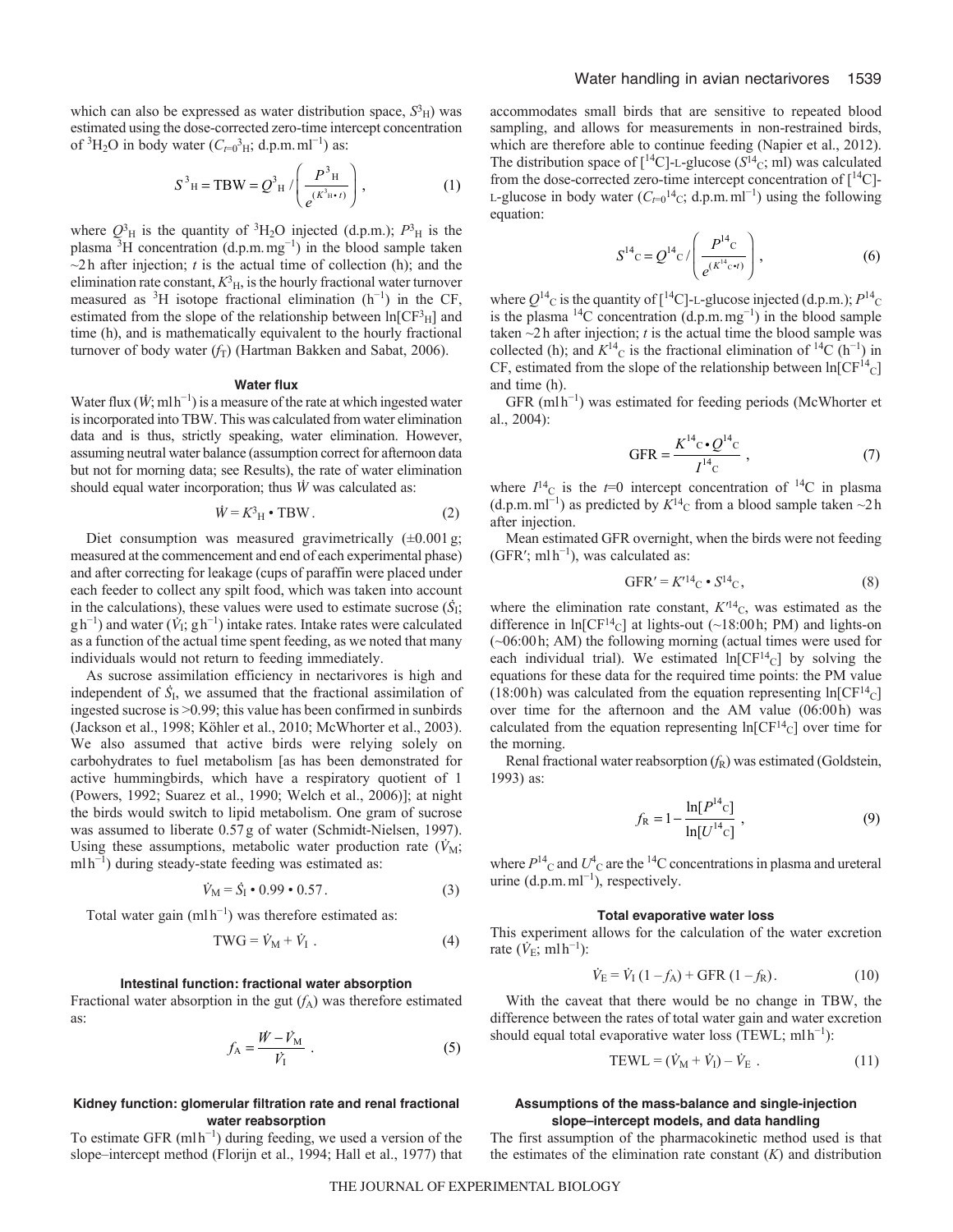space (*S*) for each probe are derived from correct modelling of the numbers of distribution pools. To test the assumption of a single compartment [as has been found in a similar previous pharmacokinetic study (Napier et al., 2012)], we examined whether isotope concentration and time were linearly related. This was confirmed as statistically significant linear relationships for  $ln[<sup>3</sup>H]$ or  $\ln \frac{14}{C}$  against time. Excreta data were also fitted to nonlinear curves by the Marquardt–Levenberg algorithm (SYSTAT Software, SigmaPlot for Windows, San Jose, CA, USA) (Marquardt, 1963). The following mono- (Eqn12) and bi-exponential (Eqn13) models were compared when analysing the curves of concentrations (*C*) of  $CF<sup>3</sup>H$  and  $CF<sup>14</sup>C$  over time (*t*), where  $C_0$  is the intercept  $(d.p.m.m.g<sup>-1</sup> plasma):$ 

$$
C = C_0 e^{-Kt},\tag{12}
$$

$$
C = ae^{-\alpha t} + be^{-\beta t}.
$$
 (13)

Model fits were then compared by *F*-tests (Motulsky and Ransnas, 1987), where the residual sum of squares and the numbers of parameters in each model are used to compute the *F*-ratio, which tests for significant differences in the goodness-of-fit of the two models to the same data. The largest *F*-values and smallest *P*-values of each species are reported in each case.

A second assumption of the pharmacokinetic method is that the birds are feeding at a steady rate. Not all birds commenced feeding immediately after they were returned to the cage after injection of the radioisotopes. We previously have shown that the pharmacokinetic calculations are extremely sensitive to this assumption of steady-state feeding, and any time that the animal is not feeding needs to be taken into account in the calculations, especially for intake rates (Napier et al., 2012). To do this, the intake rates were adjusted for actual time spent feeding; this was done by re-setting *t*=0 to the point when the birds started to defecate regularly (and were thus feeding regularly). In order to handle this data issue objectively, we adjusted the data for each individual trial separately. While the honeyeaters would generally return to feeding almost immediately (39 trials; 9 trials had to be adjusted by 18.3±8.8min, range 10–31), the sunbirds would spend longer before returning to feed (returned to feed immediately for 25 trials, 23 trials had to be adjusted by 22.7±15.4min, range 4–77). Please see supplementary data for graphs with or without the correction (supplementary material Figs S1 and S2).

A third assumption is in regard to data accuracy. Data editing is an important but also very unreliable aspect of handling pharmacokinetic data (Napier et al., 2012). The first excreta samples are likely to have a low concentration of  ${}^{3}H$  and  ${}^{14}C$ , because these samples may reflect CF produced before the i.m. administration of the radioisotope markers, or before the equilibrium from i.m. (rather than intravenous) administration. Calculations of *S* and *K* are both extremely sensitive to inclusion of these erroneously low values and they do need to be removed (Napier et al., 2012). This method is supported in the pharmacokinetics literature for intravenous injections; even with intravenous injections there is some small lag to complete equilibration (Pappenheimer, 1990). Initial samples where the isotope concentration was <75% of subsequent samples were therefore eliminated from calculations.

## **Statistical analyses**

Two-way repeated-measures ANOVA (RM-ANOVA) was carried out to examine the effects of diet concentration and time (PM or AM) on water intake rate (Statistica, Statsoft, Tulsa, OK, USA). One-way RM-ANOVA was used to test the effects of time upon GFR. Where data were missing for an individual (one whitebellied sunbird), that animal was deleted from the repeated-measures analyses. These analyses were followed by Tukey's honestly significant difference test for differences among means. To compare slopes of linear relationships, we used StatistiXL (Nedlands, Western Australia, Australia). For all other data, we used a mixed-model linear analysis of effects comparing the dependent factor (each water handling parameter) against total water gain (independent factor), including bird ID (random factor; these analyses therefore took into account the repeated measures on each individual), time (fixed factor; AM or PM) and body mass (covariate) in the analysis.

Values are means  $\pm 1$  s.d. throughout. Statistical significance was accepted at *P*<0.05.

## **RESULTS**

For afternoon values, the relationships of  $ln[CF<sup>3</sup><sub>H</sub>]$  and  $ln[CF<sup>14</sup><sub>C</sub>]$ with time were well described by negative linear functions (Table 1; see the example for one honeyeater individual shown in Fig.1), with significant values ( $P < 0.05$ ) for the coefficient of determination ( $r<sup>2</sup>$ ) for honeyeaters (<sup>3</sup>H:  $r^2$ =0.88±0.14; <sup>14</sup>C:  $r^2$ =0.87±0.06) and sunbirds  $(^{3}$ H:  $r^{2}=0.73\pm0.24$ ; <sup>14</sup>C:  $r^{2}=0.89\pm0.08$ ). The afternoon elimination rate of  ${}^{3}H_{2}O$  and  $[{}^{14}C]$ -L-glucose in CF did not violate the assumptions of one-compartment, first-order kinetics for either species. In all 24 sunbird  ${}^{3}$ H trials ( $F$ <0.01,  $P$ >0.990), 18 out of 24 honeyeater <sup>3</sup>H trials ( $F$ <1.76,  $P$ >0.185), 22 out of 24 sunbird <sup>14</sup>C trials  $(F<3.16, P>0.062)$  and five out of 24 honeyeater <sup>14</sup>C trials (*F<*0.47, *P*>0.635), a bi-exponential model did not fit elimination significantly better than a mono-exponential model.

For morning values, coefficients of determination averaged  $0.90\pm0.15$  and  $0.60\pm0.24$  for <sup>3</sup>H and <sup>14</sup>C in sunbirds, respectively,

Table 1. The number of linear relationships between In[CF<sup>3</sup><sub>H</sub>] and In[CF<sup>14</sup>c] against time (*N*=8 for each species and each time point) that were statistically significant (*P*<0.05) by linear regression

|                       |                                       | Sunbirds    |              | Honeyeaters |              |  |
|-----------------------|---------------------------------------|-------------|--------------|-------------|--------------|--|
| Isotope               | Dietary concentration (mol $ ^{-1}$ ) | Afternoon   | Morning      | Afternoon   | Morning      |  |
| $\rm{^{3}H_{2}O}$     | 0.25                                  |             |              |             |              |  |
|                       | 0.5                                   |             |              |             |              |  |
|                       |                                       |             |              |             |              |  |
|                       | Overall                               | 21/24 (88%) | 24/24 (100%) | 23/24 (96%) | 24/24 (100%) |  |
| $[^{14}C]$ -L-glucose | 0.25                                  |             |              |             |              |  |
|                       | 0.5                                   |             |              |             |              |  |
|                       |                                       |             |              |             |              |  |
|                       | Overall                               | 23/24 (96%) | 20/24 (83%)  | 23/24 (96%) | 10/24 (42%)  |  |

While the data for In[CF<sup>3</sup><sub>H</sub>] were generally well described by linear relationships with time (particularly for the more dilute diets, where high feeding rate resulted in high rates of excretion), the data for ln[CF<sup>14</sup>c], particularly for concentrated diets in the morning, were less robust.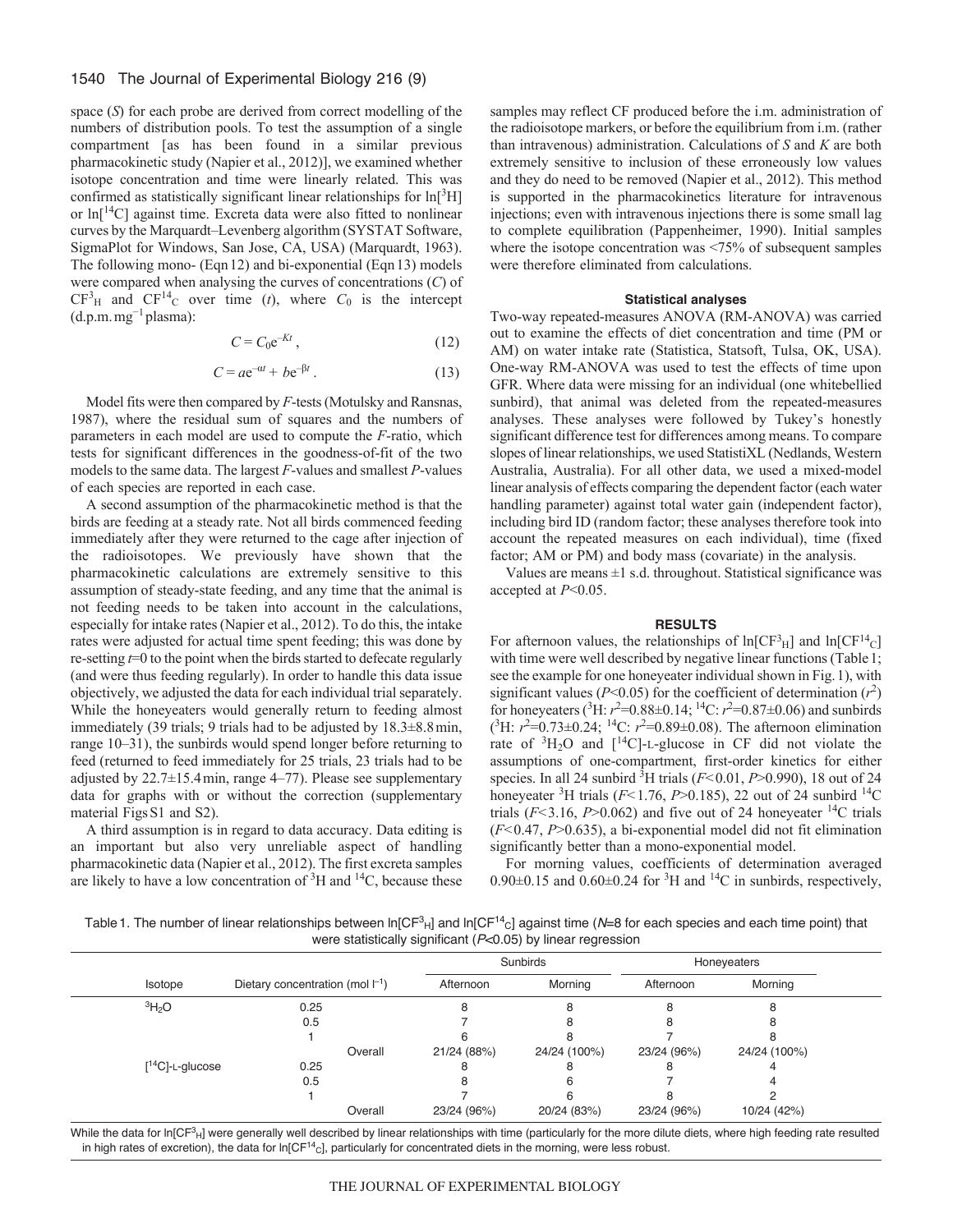

Fig. 1. Data from a representative New Holland honeyeater individual feeding on 0.5 mol  $l^{-1}$  sucrose, illustrating our method of measuring the gastrointestinal and renal function during the afternoon (PM), overnight (black bar) and the following morning (AM). Each data point represents the In-transformed  ${}^{3}$ H<sub>2</sub>O or In-transformed [<sup>14</sup>C]-L-glucose values in individual cloacal fluid (CF) samples. The timing of the ureteral urine and blood samples is shown (immediately before lights-out). The graph illustrates how <sup>3</sup>H<sub>2</sub>O appears in CF over time according to single-compartment first-order kinetics (confirmed by comparison between mono- and bi-exponential models); while [<sup>14</sup>C]-L-glucose adheres to the principles in the afternoon, there was a gentler slope in the morning data [for 17% of sunbird trials and 58% of honeyeater trials, the slopes for these data were not statistically significant (Table 1), and only a minority of trials could be compared between mono- and bi-exponential models].

and  $0.90\pm0.11$  and  $0.28\pm0.25$  for <sup>3</sup>H and <sup>14</sup>C in honeyeaters, respectively. Therefore there were a number of trials where the relationships were not statistically significant and therefore comparison between mono- and bi-exponential models could not be performed. In sunbirds, for 22 of the 23 trials that could be tested, a bi-exponential model did not fit  ${}^{3}$ H elimination significantly better than a mono-exponential model (*F<*0.01, *P*>0.990). In honeyeaters, for 16 of the 19 trials that could be tested, a bi-exponential model did not fit elimination significantly better than a mono-exponential model  $(F<3.708, P>0.050)$ . There were only three <sup>14</sup>C trials for sunbirds and five  $14C$  trials for honeyeaters where both the monoexponential and bi-exponential relationships were statistically significant; therefore, statistical comparison between the different model fits was not robust. The parsimonious option was therefore to use a mono-exponential model fit for all data.

The estimate of TBW (calculated from  ${}^{3}H_{2}O$  dilution to estimate distribution space,  $S<sup>3</sup><sub>H</sub>$ ) for sunbirds was 51 $\pm$ 11% of  $M<sub>b</sub>$  and for honeyeaters  $45\pm13\%$  of  $M_b$ . The distribution space of <sup>14</sup>C-L-glucose  $(S^{14}C)$  in sunbirds was 11.25±7.57% of their  $M_b$  while that of honeyeaters was  $17.19 \pm 1.22\%$  of their  $M_b$ .

Both sunbirds and honeyeaters drank significantly more of the dilute than the concentrated diets, and consequently water intake rates were higher on the more dilute sucrose diet concentrations (RM-ANOVA diet: sunbirds, *F*2,20=38.77, *P*<0.001; honeyeaters,  $F_{2,21}$ = 73.50,  $P$ <0.001). However, there was no significant difference in water intake rates between afternoon and morning (RM-ANOVA time: sunbirds,  $F_{7,15}$ = 0.243,  $P$ =0.967; honeyeaters,  $F_{7,16}$ =0.134, *P*=0.994).

Total body water flux (*W*) was positively correlated with total water gain in both sunbirds and honeyeaters (mixed-model linear analysis of effects: *P*<0.001) for both afternoon and morning data (equations for regression lines shown in Fig.2A and Fig.3A). There was no significant difference in *W* between afternoon and morning in sunbirds, but honeyeaters showed a different relationship for afternoon and morning data (*P*=0.015). Comparing *W* between the



Fig. 2. Influence of water intake rates (*x*-axes) on the water handling processes during the afternoon  $(\blacklozenge)$  and morning  $(\circ)$  in whitebellied  $\mathsf{sublines}$  suning the alternoon ( $\blacktriangleright$ ) and moming ( $\cup$ ) in whitebelied<br>sunbirds. Rates of (A) water flux ( $W$ ), (C) water excretion ( $V_{\text{E}}$ ) and (F) total evaporative water loss (TEWL) increased linearly with total water gain. (B) Sunbirds modulated gastrointestinal tract fractional water absorption ( $f<sub>W</sub>$ ), shown as an inverse relationship with total water gain. (D) Glomerular filtration rate (GFR) and (E) renal fractional water reabsorption  $(f_R)$  were not influenced by water intake rate in whitebellied sunbirds.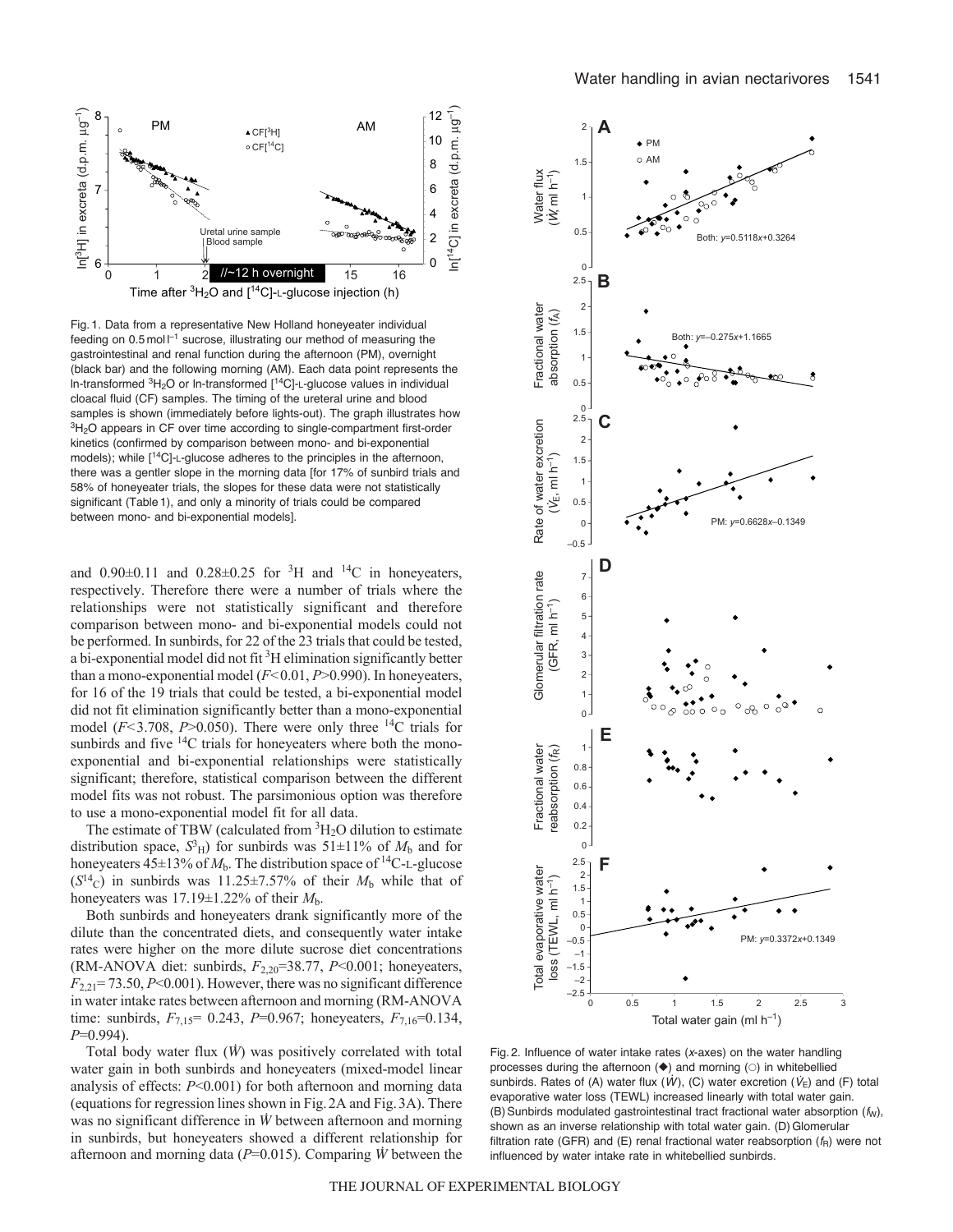

Fig. 3. Influence of water intake rates on the water handling processes during the afternoon  $(\blacklozenge)$  and morning  $(\circ)$  in New Holland honeyeaters. Rates of (A) water flux  $(W)$  and moming  $\circlearrowright$  in reaction  $(V_{\rm E})$  increased linearly with total water gain. (B) Honeyeaters modulated gastrointestinal tract fractional water absorption  $(f_W)$ , shown as an inverse relationship with total water gain. There was no relationship between total water gain and (D) glomerular filtration rate (GFR), (E) renal fractional water reabsorption  $(f_R)$ or (F) evaporative water loss (TEWL) in honeyeaters.

two species, not surprisingly the intercepts of the *W* data against total water gain were significantly different (PM: *P*=0.001; AM: *P*=0.032) which would reflect the greater TBW and intake rates of the honeyeaters compared with the sunbirds. However, the slopes comparing *W* and total water gain were not significantly different between the two species (*P*>0.05).

Fractional intestinal water absorption  $(f_A)$  in sunbirds (Fig. 2B) did not differ between afternoon and morning (*P*>0.05), and was significantly correlated with total water gain  $(r^2=0.78, P=0.002)$ ; sunbirds absorbed all the water ingested on the lowest water gain diets, but only half (average of 50%) the water ingested on the highest water gain diets. New Holland honeyeaters (Fig.3B) had different  $f_A$  responses for afternoon and morning ( $P=0.010$ ): there was a significant correlation between  $f_A$  and total water gain for the afternoon  $(r^2=0.78, P=0.004)$ , but this relationship did not reach statistical significance for the morning data  $(r^2=0.06, P=0.057)$ . Therefore,  $f_A$  in honeyeaters feeding in the afternoon was as low as 0.70 on the highest water gain diets (i.e. these birds were absorbing only 70% of the water in their intestine; up to 30% of the ingested water would pass through the intestine without being absorbed).

PM rate of water excretion was significantly positively correlated with total water gain in sunbirds ( $P=0.002$ ; Fig. 2C) and honeyeaters (*P*=0.017; Fig.3C).

There was a significant effect of time of day on estimates of GFR in both sunbirds (RM-ANOVA sunbirds:  $F_{1,7}$ =124.32,  $P$  < 0.001) and honeyeaters ( $F_{1,7}$ =63.77, *P*<0.001). For both bird species, GFR was significantly higher in the afternoon than in the morning, and overnight GFR′ was negligible (Fig.4). For both species, GFR was not correlated with total water gain (*P*>0.05; Fig.2D, Fig.3D). Estimates of afternoon kidney fractional water reabsorption  $(f_R)$  were similarly insensitive to water loading in both sunbirds and honeyeaters (*P*>0.05; Fig.2E, Fig.3E).

The estimates of TEWL were extremely variable for both species, which may largely be due to the number of pharmacokinetic calculation steps involved in these estimates. The cumulative error was likely to influence the calculations, where even slight differences in estimates of the parameters involved had substantial effects upon calculated values. Many of the estimates were less than zero (Fig.2F, Fig.3F). Assuming these values were zero, estimates of TEWL for sunbirds  $(0.56\pm0.38 \text{ m} \text{lh}^{-1}$ , range 0–1.55 mlh<sup>-1</sup>) were substantial (i.e. 7% of *M*<sup>b</sup> hourly). TEWL was significantly positively correlated with total water gain in sunbirds ( $P=0.024$ ; Fig. 2F): TEWL increased with water loading. The honeyeater data had a high proportion of erroneous values (*N*=10 of 24 trials yielded TEWL estimates <0 ml h<sup>-1</sup>) and were highly variable  $(0.63 \pm 0.78 \text{ m} \cdot \text{h}^{-1})$ . TEWL was estimated as 3% of  $M<sub>b</sub>$  hourly (range 0–2.76 mlh<sup>-1</sup>, calculated by substituting erroneous data for values with  $0 \text{mlh}^{-1}$ ). There was no correlation between TEWL and total water gain for honeyeaters (*P*=0.216; Fig. 3F), but these estimates cannot be considered reliable.

#### **DISCUSSION**

We found that sunbirds and honeyeaters handle their water loads similarly for the most part. Both species showed modulation of intestinal water absorption  $(f_A)$  but no modulation of GFR or renal water reabsorption  $(f_R)$  with varying water intake. Sunbirds were more sensitive to the disruption caused by i.m. administration and would often not return to feed immediately, but when they did feed, they fed at a fairly steady rate in both the afternoon and the morning, with similar water intake, water flux, intestinal absorption, turnover and excretion. Honeyeaters showed a greater range of water gains for morning data, and differences between afternoon and morning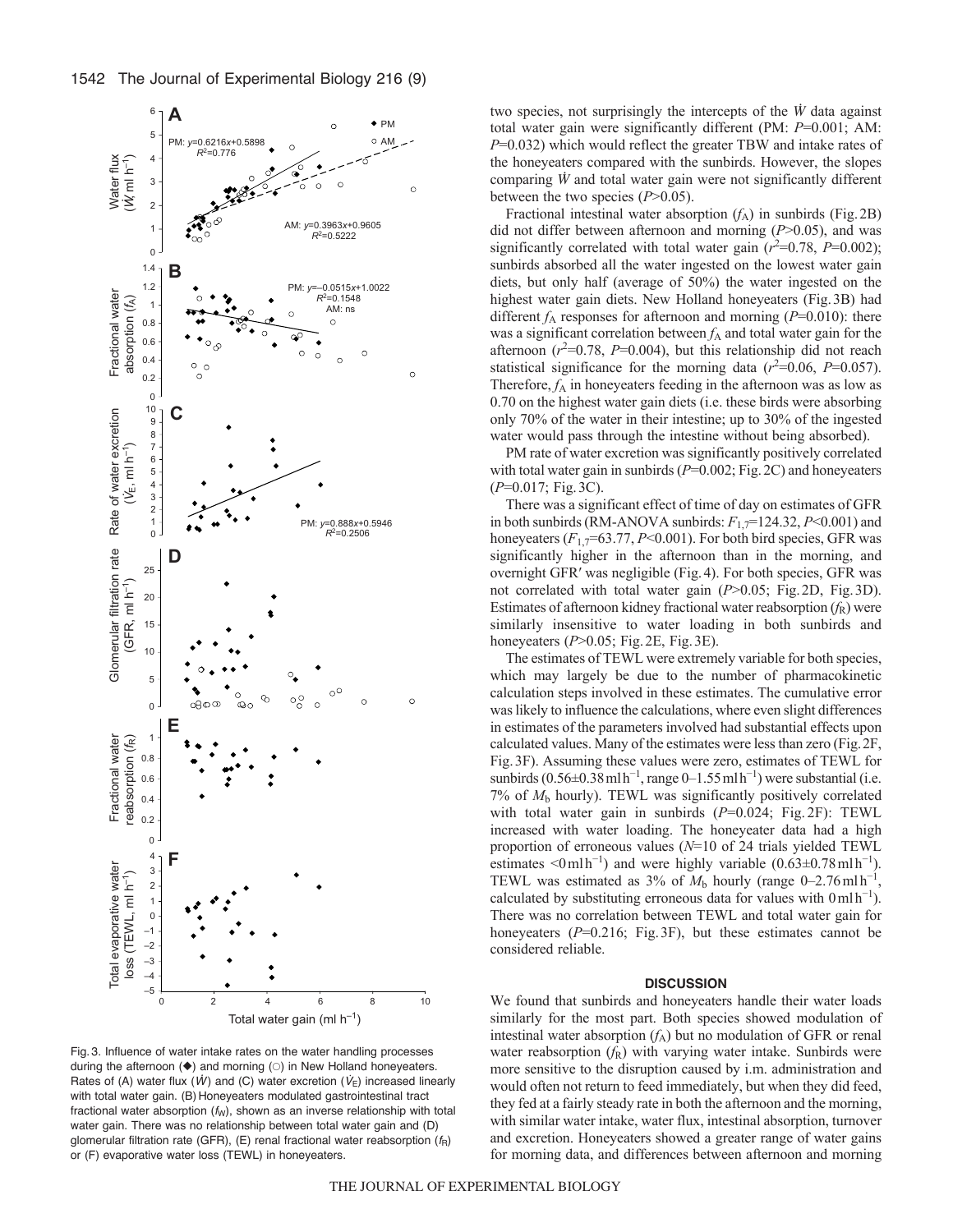

Fig. 4. Mean (±s.d.) glomerular filtration rate (daytime: GFR; or estimated overnight: GFR'; ml h<sup>-1</sup>) in the afternoon (PM), overnight (ON) and early morning (AM) in (A) whitebellied sunbirds and (B) New Holland honeyeaters. Both species arrested whole kidney function during the nighttime fasting periods, with GFR′ values not different from zero; morning GFR values were significantly lower than afternoon GFR values.

data for water flux, intestinal absorption and excretion. First we will discuss the findings of this study and then assumptions and limitations of the steady-state feeding pharmacokinetics method.

#### **How do sunbirds and honeyeaters deal with water loading?**

Body water turnover rate increased linearly with water intake in both sunbirds and honeyeaters. When birds were feeding on the most dilute diets  $(0.25 \text{ mol}^{-1})$  is an ecologically relevant concentration for nectar solutions), sunbirds were turning over up to 80% of their TBW every hour, while honeyeaters were turning over up to 50% of their TBW. This is a dramatic water turnover rate, which is similar to water turnover rates experienced by aquatic vertebrates (Beuchat et al., 1990). How these birds deal with these massive amounts of preformed water is therefore an important aspect of their physiology.

Water loading puts an immense burden on the renal system. The two species of hummingbirds tested to date appear to deal with water loading by relying on their renal system, absorbing the majority of ingested water across the intestine and showing no regulation of intestinal water absorption on dilute diets (Hartman Bakken and Sabat, 2006; McWhorter and Martínez del Rio, 1999). By contrast, Palestine sunbirds regulate their *f*<sub>A</sub>, avoiding 64% of ingested water by shunting this water straight through the intestine when intake rates are high (McWhorter et al., 2003), confirming the intestinal shunting hypothesis (Beuchat et al., 1990). Our study supports the findings for Palestine sunbirds, with whitebellied sunbirds also modulating intestinal water absorption, avoiding 50% of the ingested water when water intake rates are high and thereby reducing renal load. New Holland honeyeaters also modulated *f*A, avoiding up to 30% of ingested water when water intake rates are high in the afternoon. However, in the morning, honeyeaters showed extremely variable responses and, therefore, their  $f_A$  was not significantly correlated with total water gain (*P*=0.057). This variability is likely due to individual responses to dehydration overnight when the birds are fasting, thus requiring different levels of rehydration in the mornings, but may also indicate problems with the assumptions of the pharmacokinetic method in this case (i.e. some honeyeaters may not be in a steady feeding state during the morning and may be rehydrating, given that they show lower water flux for corresponding total water gain values measured in the afternoon).

Interestingly, GFR did not vary with different levels of water loading for either sunbirds or honeyeaters. A similar lack of response of GFR to varying water gain was also recorded in *S. sephanoides* hummingbirds (Hartman Bakken and Sabat, 2006). While the hummingbirds had a GFR that was 10% lower in the morning compared with the afternoon (Hartman Bakken and Sabat, 2006), this difference between afternoon and morning GFR values was even more pronounced for sunbirds (74% lower) and honeyeaters (86% lower). The extremely low morning GFR values for honeyeaters are especially puzzling, and may be related to rehydration processes.

Neither sunbirds nor honeyeaters showed a relationship between water gain and  $f_R$ . This is unexpected, as hummingbirds  $(S$ . *sephanoides*) and nectar-feeding bats (*G. soricina*) decrease  $f<sub>R</sub>$  with increasing water gain as their mechanism of countering waterloading (Hartman Bakken et al., 2008; Hartman Bakken and Sabat, 2006; McWhorter and Martínez del Rio, 1999). The lack of modulation of  $f_R$  in sunbirds and honeyeaters supports the suggestion that modulation of intestinal water absorption is likely to be the important physiological mechanism used by these passerines.

When feeding on dilute diets, nectarivores excrete greater volumes of urine (Goldstein and Bradshaw, 1998; Nicolson and Fleming, 2003b), but could potentially also adjust the volume of water that is lost by evaporation. Birds that consume nectar should be capable of higher rates of EWL than those consuming predominantly solid foods, and ideally should be able to modulate their TEWL according to their preformed water load. However, TEWL for *S. sephanoides* was not different than predicted from an allometric expectation and was not affected by water intake (Hartman Bakken and Sabat, 2006). We used the same prediction based on our data and allometric equations (Williams, 1996) and found that the TEWL allometric calculations for both sunbirds  $(2.11 \text{ m} \text{day}^{-1} \text{ or } 0.09 \text{ m} \text{lh}^{-1})$  and honeyeaters  $(3.34 \text{ m} \text{day}^{-1} \text{ or } 0.09 \text{ m} \text{lh}^{-1})$  $0.14$  mlh<sup>-1</sup>) were much lower than the values calculated in the present study  $(0.56 \pm 0.3$  and  $0.63 \pm 0.78$  mlh<sup>-1</sup>, respectively). In sunbirds, two studies have demonstrated a possible link between diet and EWL (Fleming et al., 2004b; Lotz and Nicolson, 1999). Similarly, for two honeyeater species, gravimetrically measured EWL was affected by diet concentration (Collins, 1981). Pallas's bats (*G. soricina*) have also been shown to increase TEWL with increasing water intake (Hartman Bakken et al., 2008). While these data suggest that nectar-feeding animals may respond to increased preformed water load by increasing TEWL, it is also important to consider what happens when these animals stop feeding. Estimations of TEWL in hummingbirds (*S. sephanoides*) predict that these birds would not have any problem replacing the amount of water lost through evaporation (~2% of body water per hour) while feeding, but that, unchecked, this would amount to a loss of ~28% of their TBW when they are not feeding overnight (Hartman Bakken and Sabat, 2006).

Unfortunately, using the pharmacokinetic technique to calculate TEWL has proven to be unreliable in this study for sunbirds and honeyeaters. The values needed for the many calculations all include some error in estimation, and minute variations in each component of the final equation may compound to result in large errors. We estimated values for honeyeater TEWL that were extremely variable and close to (or below) zero, making it difficult to draw any substantial conclusions. TEWL in sunbirds were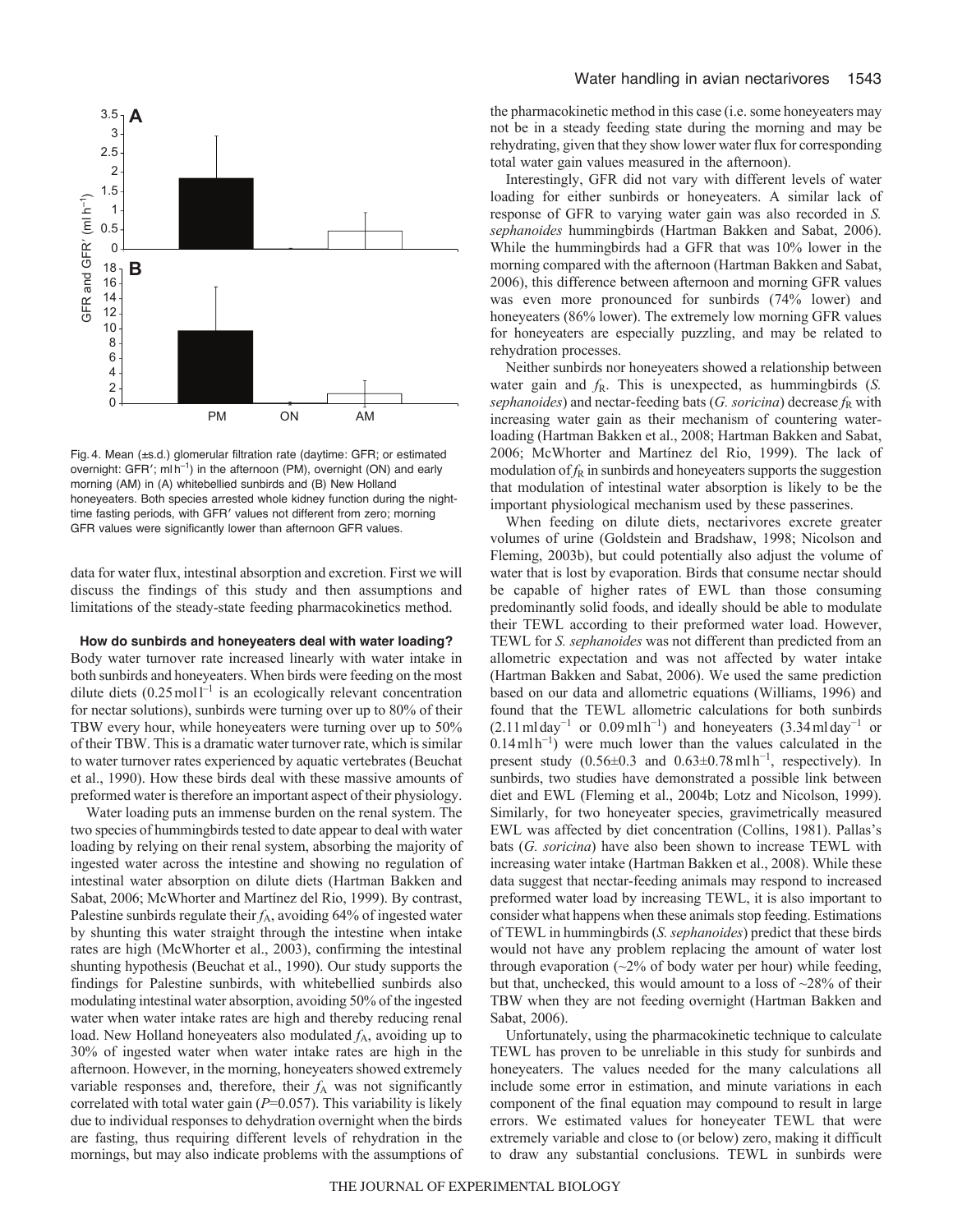similarly highly variable, but the TEWL estimates were significantly correlated with total water gain.

## **How do sunbirds and honeyeaters avoid dehydration?**

Although GFR did not change with varying levels of water loading, it is sensitive to water deprivation: both sunbirds and honeyeaters arrested kidney function at night. Shutting down the kidneys overnight appears to be an important mechanism used by hummingbirds (Hartman Bakken et al., 2004; Hartman Bakken and Sabat, 2006), as well as sunbirds and honeyeaters (present study), to help avoid potential dehydration during the overnight fast. Although we recorded no changes in GFR with water intake, what did change with varying water loads was intestinal water absorption, which was higher for the most concentrated diets and declined with diet dilution for both sunbirds and honeyeaters.

# **Assumptions and limitations of the steady-state pharmacokinetic model**

Certain assumptions are made in the steady-state feeding pharmacokinetic protocol used. While some assumptions are supported by previous studies, others have the potential to cause variations and inconsistencies (Napier et al., 2012).

The first assumption is that the estimates of *K* and *S* are derived from correct modelling of the numbers of distribution pools (i.e. the relationship between isotope concentration and time reflects dispersal through a single compartment, rather than more than one body compartment). In both species, single compartment, first-order kinetics could be applied to  ${}^{3}H_{2}O$  elimination for both afternoon and morning data. Elimination of  $\lceil {^{14}C} \rceil$ -L-glucose in the afternoon was clearly single compartment; however, elimination of [14C]-Lglucose in the morning was less well described by a linear relationship. This may be due to the pattern of CF excretion after fasting overnight – both sunbirds and honeyeaters arrested kidney function at night, and the first excreta samples in the morning, which were smaller in volume and more concentrated than those produced later in the morning, were likely to represent CF that had been retained until the bird recommenced feeding in the morning (Fleming et al., 2004b). Consequently, the relationship with time was lost for these early samples (i.e. the time that the CF was produced was not the time recorded as excreted). This was not observed for <sup>3</sup>H<sub>2</sub>O excretion because water would continue to be reabsorbed and handled overnight through EWL and cloacal reabsorption.

The second assumption is that the animals are feeding at a steady rate. This assumption is valid for the afternoon data but is potentially violated in the morning due to the overnight fast and rapid rehydration and feeding (Fleming et al., 2004a); conclusions about morning data should be made with careful consideration of these potential errors. Additionally, response to the experimental method was also a cause for concern in regard to the assumption of steadystate feeding. Because the honeyeaters mostly resumed feeding within minutes, these birds did not confound the assumption of steady-state feeding. However, some whitebellied sunbirds did not commence steady-state feeding immediately after being captured and injected, and for half of the experimental trials with sunbirds, the time calculations had to be adjusted accordingly (compared with  $\sim$ 20% of trials with the honeyeaters). Other species differences in feeding and excretion behaviour were also identified. The first excreta after i.m. administration for the honeyeaters showed higher  $[$ <sup>14</sup>C]-L-glucose concentrations than subsequent values (Fig. 1), while the initial values for the sunbirds were lower than subsequent excreta. This difference suggests that sunbirds probably reduced GFR in response to disturbance, but the honeyeaters continued to

eliminate  $[{}^{14}C]$ -L-glucose through glomerular filtration and reduced frequency of excretion (i.e. stored CF and reabsorbed water in the distal intestine) until they started feeding normally. When honeyeaters started to feed, the concentration of  ${}^{3}H_{2}O$  in excreta dropped as urine flow rate increased. But the sunbirds are a different matter; if they retained water then effectively they were a closed system and the pharmacokinetic model would not apply. This is sufficient justification to adjust the intake data by re-setting  $t=0$ to the point when the birds started to defecate regularly (and were thus feeding regularly).

The third assumption of the steady-state pharmacokinetic method is in regard to data accuracy, assuming that there is immediate distribution of the marker from the site of injection, that concentrations in the CF reflect those in the blood, and that isotope concentrations leaving the body are equal to those in body water at that moment in time. However, previous research has identified differences in isotope concentration between body water and excreted fluids, which occur due to physical and biological fractionation (Lifson and McClintock, 1966), a process that is believed to occur in nectar-feeding birds (McWhorter and Martínez del Rio, 1999). Thus, for better accuracy, we estimated the proportion of ingested water contributing to the turnover of TBW according to the model presented herein. This calculation makes the assumption that the rate of appearance of isotope in the excreted fluid is equal to the disappearance of isotope from TBW. As an aside, although the estimates of TBW (sunbirds:  $51\pm11\%$ ; honeyeaters  $45\pm13\%$  of  $M_b$ ) may appear to be lower than would be expected, these values are only marginally lower than values for green-backed firecrowns [56.6±2.0% (Hartman Bakken and Sabat, 2006)] or Palestine sunbirds [63.6±0.7% (McWhorter et al., 2003)].

#### **Conclusion**

In conclusion, this study shows that both sunbirds and honeyeaters use modulation of intestinal water absorption as an important component of water regulation to help deal with massive preformed water loads. Shutting down GFR during the natural overnight fast is another way of reducing the energy required by the kidneys and avoiding dehydration. Sunbirds and honeyeaters maintain osmotic balance very effectively on diets that can vary markedly in preformed water load by making use of a combination of mechanisms, varying water absorption and excretion through the intestine, kidneys and EWL.

## **LIST OF SYMBOLS AND ABBREVIATIONS**

| CF                                | cloacal fluid                                                                     |
|-----------------------------------|-----------------------------------------------------------------------------------|
| ſд                                | fractional water absorption in the gut                                            |
| $f_{\rm T}$                       | fractional turnover rate of body water                                            |
| fr                                | fractional water reabsorption in the kidneys                                      |
| <b>GFR</b>                        | glomerular filtration rate $(mlh^{-1})$                                           |
| GFR'                              | estimated overnight GFR $(mlh^{-1})$                                              |
| $I^{14}C_{t=0}$                   | intercept concentration of <sup>14</sup> C in plasma (d.p.m. ml <sup>-1</sup> )   |
| ln[CF <sup>3</sup> <sub>H</sub> ] | In-transformed ${}^{3}H_{2}O$ concentration in cloacal fluid                      |
| $ln[CF^{14}C]$                    | In-transformed $\lceil {^{14}C} \rceil$ -L-glucose concentration in cloacal fluid |
| K                                 | elimination rate constant                                                         |
| $K_{\rm H}$                       | fractional water turnover $(h^{-1})$                                              |
| $K^{14}C$                         | fractional L-glucose turnover $(h^{-1})$                                          |
| $M_{\rm b}$                       | body mass (g)                                                                     |
| S                                 | distribution space                                                                |
| $S^{14}C$                         | $[{}^{14}C]$ -L-glucose distribution space (ml)                                   |
| $S_{\rm H}$                       | water distribution space (ml)                                                     |
| $S_{\rm L}$                       | sucrose intake rate $(g h^{-1})$                                                  |
| <b>TBW</b>                        | total body water (ml)                                                             |
| <b>TEWL</b>                       | total evaporative water loss $(mlh^{-1})$                                         |
| Ŷ <sub>I</sub>                    | water intake rate $(mlh^{-1})$                                                    |